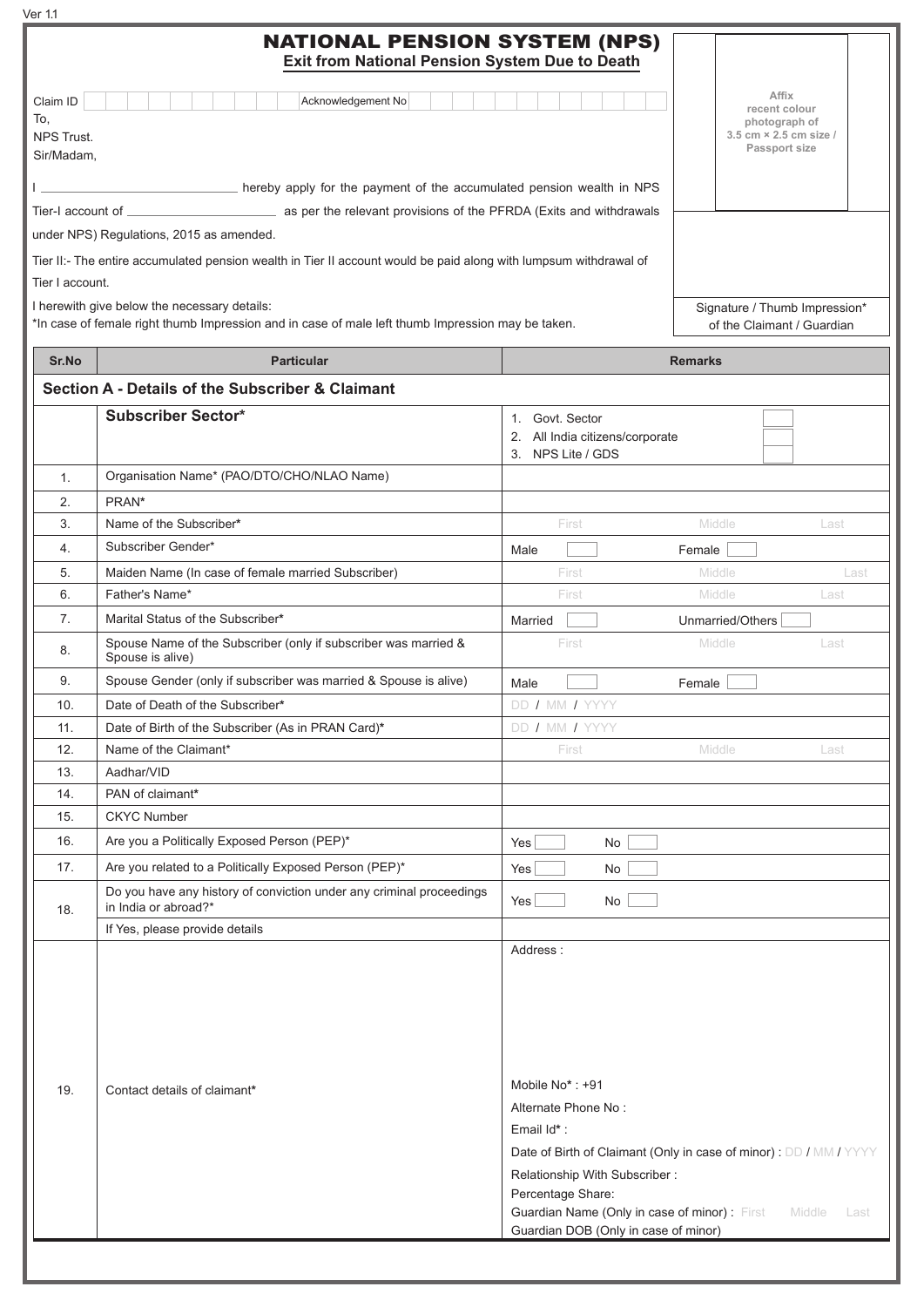Ver 1.1

| Section B - Claimant's Bank Details - (Please refer instruction No. 6)<br>20.<br>Bank Account Number*:<br>21.<br>Bank Name*<br>Bank Branch Name and Address : The monthly pension and lump sum<br>amount would be deposited into this account and hence fill in all the<br>22.<br>details carefully.*<br>IFSC Code (attach a cancelled cheque leaf or copy of bank passbook<br>23.<br>/bank certificate containing IFSC code)*<br>Fields marked with * are mandatory.<br>Section C - Claimant Withdrawal Details - (Please refer instruction No. 7)<br>In event of death after / before superannuation or attaining 60 / 65 years of age<br>a) Would you like to withdraw full amount (if less than or equal to 2 lakh for Government Subscriber)<br>No<br>$Yes \mid \mid$<br>or<br>$Yes \Box$<br>No<br>b) Would you like to have normal Withdrawal (Lump sum & Annuity Withdrawal) <sup>#</sup><br># Please provide the Percentage of corpus that you wish to opt for lump sum withdrawals and purchase of annuity: |  |  |  |  |  |  |  |  |
|----------------------------------------------------------------------------------------------------------------------------------------------------------------------------------------------------------------------------------------------------------------------------------------------------------------------------------------------------------------------------------------------------------------------------------------------------------------------------------------------------------------------------------------------------------------------------------------------------------------------------------------------------------------------------------------------------------------------------------------------------------------------------------------------------------------------------------------------------------------------------------------------------------------------------------------------------------------------------------------------------------------------|--|--|--|--|--|--|--|--|
|                                                                                                                                                                                                                                                                                                                                                                                                                                                                                                                                                                                                                                                                                                                                                                                                                                                                                                                                                                                                                      |  |  |  |  |  |  |  |  |
|                                                                                                                                                                                                                                                                                                                                                                                                                                                                                                                                                                                                                                                                                                                                                                                                                                                                                                                                                                                                                      |  |  |  |  |  |  |  |  |
|                                                                                                                                                                                                                                                                                                                                                                                                                                                                                                                                                                                                                                                                                                                                                                                                                                                                                                                                                                                                                      |  |  |  |  |  |  |  |  |
|                                                                                                                                                                                                                                                                                                                                                                                                                                                                                                                                                                                                                                                                                                                                                                                                                                                                                                                                                                                                                      |  |  |  |  |  |  |  |  |
|                                                                                                                                                                                                                                                                                                                                                                                                                                                                                                                                                                                                                                                                                                                                                                                                                                                                                                                                                                                                                      |  |  |  |  |  |  |  |  |
|                                                                                                                                                                                                                                                                                                                                                                                                                                                                                                                                                                                                                                                                                                                                                                                                                                                                                                                                                                                                                      |  |  |  |  |  |  |  |  |
|                                                                                                                                                                                                                                                                                                                                                                                                                                                                                                                                                                                                                                                                                                                                                                                                                                                                                                                                                                                                                      |  |  |  |  |  |  |  |  |
|                                                                                                                                                                                                                                                                                                                                                                                                                                                                                                                                                                                                                                                                                                                                                                                                                                                                                                                                                                                                                      |  |  |  |  |  |  |  |  |
|                                                                                                                                                                                                                                                                                                                                                                                                                                                                                                                                                                                                                                                                                                                                                                                                                                                                                                                                                                                                                      |  |  |  |  |  |  |  |  |
|                                                                                                                                                                                                                                                                                                                                                                                                                                                                                                                                                                                                                                                                                                                                                                                                                                                                                                                                                                                                                      |  |  |  |  |  |  |  |  |
|                                                                                                                                                                                                                                                                                                                                                                                                                                                                                                                                                                                                                                                                                                                                                                                                                                                                                                                                                                                                                      |  |  |  |  |  |  |  |  |
|                                                                                                                                                                                                                                                                                                                                                                                                                                                                                                                                                                                                                                                                                                                                                                                                                                                                                                                                                                                                                      |  |  |  |  |  |  |  |  |
|                                                                                                                                                                                                                                                                                                                                                                                                                                                                                                                                                                                                                                                                                                                                                                                                                                                                                                                                                                                                                      |  |  |  |  |  |  |  |  |
|                                                                                                                                                                                                                                                                                                                                                                                                                                                                                                                                                                                                                                                                                                                                                                                                                                                                                                                                                                                                                      |  |  |  |  |  |  |  |  |
| # Claimant can allocate any percentage of amounts to be invested in annuity scheme. (not applicable in case of Government Sector)                                                                                                                                                                                                                                                                                                                                                                                                                                                                                                                                                                                                                                                                                                                                                                                                                                                                                    |  |  |  |  |  |  |  |  |
| % of corpus opted for lump sum withdrawal<br>Percentage of corpus opted for purchase of<br>Total (100%)                                                                                                                                                                                                                                                                                                                                                                                                                                                                                                                                                                                                                                                                                                                                                                                                                                                                                                              |  |  |  |  |  |  |  |  |
| (Max 20% - for Government Subscriber)<br>annuity (Min 80%- for Government Subscriber)                                                                                                                                                                                                                                                                                                                                                                                                                                                                                                                                                                                                                                                                                                                                                                                                                                                                                                                                |  |  |  |  |  |  |  |  |
|                                                                                                                                                                                                                                                                                                                                                                                                                                                                                                                                                                                                                                                                                                                                                                                                                                                                                                                                                                                                                      |  |  |  |  |  |  |  |  |
| Section D - Claimant's Annuity Details - (Please refer instruction No. 11 & 12) (Not to be filled in case of complete withdrawal)                                                                                                                                                                                                                                                                                                                                                                                                                                                                                                                                                                                                                                                                                                                                                                                                                                                                                    |  |  |  |  |  |  |  |  |
| Select Annuity Service Provider (please tick one of the below options as per your choice)                                                                                                                                                                                                                                                                                                                                                                                                                                                                                                                                                                                                                                                                                                                                                                                                                                                                                                                            |  |  |  |  |  |  |  |  |
| Bajaj Allianz Life Insurance Co. Ltd.<br>Canara HSBC Oriental Bank of Commerce Life Insurance Co. Ltd.                                                                                                                                                                                                                                                                                                                                                                                                                                                                                                                                                                                                                                                                                                                                                                                                                                                                                                               |  |  |  |  |  |  |  |  |
| HDFC Life Insurance Co. Ltd.<br>ICICI Prudential Life Insurance Co Ltd.                                                                                                                                                                                                                                                                                                                                                                                                                                                                                                                                                                                                                                                                                                                                                                                                                                                                                                                                              |  |  |  |  |  |  |  |  |
| IndiaFirst Life Insurance Co. Ltd.<br>Kotak Mahindra Life Insurance Co. Ltd.                                                                                                                                                                                                                                                                                                                                                                                                                                                                                                                                                                                                                                                                                                                                                                                                                                                                                                                                         |  |  |  |  |  |  |  |  |
| Life Insurance Corporation of India<br>Max Life Insurance Co. Ltd.                                                                                                                                                                                                                                                                                                                                                                                                                                                                                                                                                                                                                                                                                                                                                                                                                                                                                                                                                   |  |  |  |  |  |  |  |  |
| SBI Life Insurance Co. Ltd.<br>Star Union Dai-ichi Life Insurance Co. Ltd.                                                                                                                                                                                                                                                                                                                                                                                                                                                                                                                                                                                                                                                                                                                                                                                                                                                                                                                                           |  |  |  |  |  |  |  |  |
|                                                                                                                                                                                                                                                                                                                                                                                                                                                                                                                                                                                                                                                                                                                                                                                                                                                                                                                                                                                                                      |  |  |  |  |  |  |  |  |
| Tata AIA Life Insurance Co. Ltd.                                                                                                                                                                                                                                                                                                                                                                                                                                                                                                                                                                                                                                                                                                                                                                                                                                                                                                                                                                                     |  |  |  |  |  |  |  |  |
| Select Annuity Scheme (please tick one of the below options as per your choice)                                                                                                                                                                                                                                                                                                                                                                                                                                                                                                                                                                                                                                                                                                                                                                                                                                                                                                                                      |  |  |  |  |  |  |  |  |
| Annuity for Life                                                                                                                                                                                                                                                                                                                                                                                                                                                                                                                                                                                                                                                                                                                                                                                                                                                                                                                                                                                                     |  |  |  |  |  |  |  |  |
| Annuity for Life with return of purchase price on death                                                                                                                                                                                                                                                                                                                                                                                                                                                                                                                                                                                                                                                                                                                                                                                                                                                                                                                                                              |  |  |  |  |  |  |  |  |
| Annuity payable for life with 100% annuity payable to spouse on death of annuitant                                                                                                                                                                                                                                                                                                                                                                                                                                                                                                                                                                                                                                                                                                                                                                                                                                                                                                                                   |  |  |  |  |  |  |  |  |
| Annuity payable for life with 100% annuity payable to spouse on death of annuitant with return on purchase of annuity                                                                                                                                                                                                                                                                                                                                                                                                                                                                                                                                                                                                                                                                                                                                                                                                                                                                                                |  |  |  |  |  |  |  |  |
| NPS-Family Income option (Default annuity)(Mandatory For Government Sector Subscriber)                                                                                                                                                                                                                                                                                                                                                                                                                                                                                                                                                                                                                                                                                                                                                                                                                                                                                                                               |  |  |  |  |  |  |  |  |
| Other (Please Specify)                                                                                                                                                                                                                                                                                                                                                                                                                                                                                                                                                                                                                                                                                                                                                                                                                                                                                                                                                                                               |  |  |  |  |  |  |  |  |
|                                                                                                                                                                                                                                                                                                                                                                                                                                                                                                                                                                                                                                                                                                                                                                                                                                                                                                                                                                                                                      |  |  |  |  |  |  |  |  |
| Select Annuity Frequency: Please tick one of the below options as per your choice. (For Government Subscriber, annuity frequency is monthly only)                                                                                                                                                                                                                                                                                                                                                                                                                                                                                                                                                                                                                                                                                                                                                                                                                                                                    |  |  |  |  |  |  |  |  |
| Monthly<br><b>Half Yearly</b><br>Annual<br>Quarterly                                                                                                                                                                                                                                                                                                                                                                                                                                                                                                                                                                                                                                                                                                                                                                                                                                                                                                                                                                 |  |  |  |  |  |  |  |  |
|                                                                                                                                                                                                                                                                                                                                                                                                                                                                                                                                                                                                                                                                                                                                                                                                                                                                                                                                                                                                                      |  |  |  |  |  |  |  |  |
| *Signature/Thumb Impression of the Claimant                                                                                                                                                                                                                                                                                                                                                                                                                                                                                                                                                                                                                                                                                                                                                                                                                                                                                                                                                                          |  |  |  |  |  |  |  |  |
| Date: DD / MM / YYYY<br>(Signature of Guardian in case the Claimant is a minor)                                                                                                                                                                                                                                                                                                                                                                                                                                                                                                                                                                                                                                                                                                                                                                                                                                                                                                                                      |  |  |  |  |  |  |  |  |
| *In case of female right thumb Impression and in case of male left thumb Impression may be taken                                                                                                                                                                                                                                                                                                                                                                                                                                                                                                                                                                                                                                                                                                                                                                                                                                                                                                                     |  |  |  |  |  |  |  |  |
|                                                                                                                                                                                                                                                                                                                                                                                                                                                                                                                                                                                                                                                                                                                                                                                                                                                                                                                                                                                                                      |  |  |  |  |  |  |  |  |
| Section E - Subscriber's Family Member Details* (To be filled in case claimant has selected NPS-Family Income option)                                                                                                                                                                                                                                                                                                                                                                                                                                                                                                                                                                                                                                                                                                                                                                                                                                                                                                |  |  |  |  |  |  |  |  |
| Family Member Details for providing annuity as chosen by the subscriber.                                                                                                                                                                                                                                                                                                                                                                                                                                                                                                                                                                                                                                                                                                                                                                                                                                                                                                                                             |  |  |  |  |  |  |  |  |
| <b>Date of Birth</b><br>Sr.No<br><b>Details</b><br><b>Full Name</b><br>Aadhar/VID<br><b>PAN</b> <sup>\$</sup>                                                                                                                                                                                                                                                                                                                                                                                                                                                                                                                                                                                                                                                                                                                                                                                                                                                                                                        |  |  |  |  |  |  |  |  |
| DD / MM / YYYY<br>1.<br>Spouse <sup>\$</sup>                                                                                                                                                                                                                                                                                                                                                                                                                                                                                                                                                                                                                                                                                                                                                                                                                                                                                                                                                                         |  |  |  |  |  |  |  |  |
| DD / MM / YYYY<br>2.<br>Dependent Mother (if living)                                                                                                                                                                                                                                                                                                                                                                                                                                                                                                                                                                                                                                                                                                                                                                                                                                                                                                                                                                 |  |  |  |  |  |  |  |  |
| DD / MM / YYYY<br>3.<br>Dependent Father (if living)                                                                                                                                                                                                                                                                                                                                                                                                                                                                                                                                                                                                                                                                                                                                                                                                                                                                                                                                                                 |  |  |  |  |  |  |  |  |
| 4.                                                                                                                                                                                                                                                                                                                                                                                                                                                                                                                                                                                                                                                                                                                                                                                                                                                                                                                                                                                                                   |  |  |  |  |  |  |  |  |
| DD / MM / YYYY<br>Child 1 (if living)<br>5.                                                                                                                                                                                                                                                                                                                                                                                                                                                                                                                                                                                                                                                                                                                                                                                                                                                                                                                                                                          |  |  |  |  |  |  |  |  |
| DD / MM / YYYY<br>Child 2 (if living)                                                                                                                                                                                                                                                                                                                                                                                                                                                                                                                                                                                                                                                                                                                                                                                                                                                                                                                                                                                |  |  |  |  |  |  |  |  |
| DD / MM / YYYY<br>6.<br>Child 3 (if living)                                                                                                                                                                                                                                                                                                                                                                                                                                                                                                                                                                                                                                                                                                                                                                                                                                                                                                                                                                          |  |  |  |  |  |  |  |  |
| Note: In case of children being more than 3, please specify in an additional sheet.                                                                                                                                                                                                                                                                                                                                                                                                                                                                                                                                                                                                                                                                                                                                                                                                                                                                                                                                  |  |  |  |  |  |  |  |  |
| \$Mandatory in case Claimant opts for NPS-Family Income option.                                                                                                                                                                                                                                                                                                                                                                                                                                                                                                                                                                                                                                                                                                                                                                                                                                                                                                                                                      |  |  |  |  |  |  |  |  |
| Declaration by the Claimant                                                                                                                                                                                                                                                                                                                                                                                                                                                                                                                                                                                                                                                                                                                                                                                                                                                                                                                                                                                          |  |  |  |  |  |  |  |  |
| I hereby declare and state that all the personal details provided by me in the form as above are true and correct to the best of my knowledge. I also agree                                                                                                                                                                                                                                                                                                                                                                                                                                                                                                                                                                                                                                                                                                                                                                                                                                                          |  |  |  |  |  |  |  |  |
| that NPS Trust / CRA shall not be held responsible/liable for any losses or delays that may arise due to provision of incorrect details including details                                                                                                                                                                                                                                                                                                                                                                                                                                                                                                                                                                                                                                                                                                                                                                                                                                                            |  |  |  |  |  |  |  |  |
| pertaining to bank account by me. Further, I authorize the National Pension System Trust(NPST)/ CRA to share informations pertaining to my withdrawal                                                                                                                                                                                                                                                                                                                                                                                                                                                                                                                                                                                                                                                                                                                                                                                                                                                                |  |  |  |  |  |  |  |  |
| application with the Annuity Service Providers for facilitating the purchase of annuity in applicable cases as is required under NPS.                                                                                                                                                                                                                                                                                                                                                                                                                                                                                                                                                                                                                                                                                                                                                                                                                                                                                |  |  |  |  |  |  |  |  |
|                                                                                                                                                                                                                                                                                                                                                                                                                                                                                                                                                                                                                                                                                                                                                                                                                                                                                                                                                                                                                      |  |  |  |  |  |  |  |  |

Date : DD / MM / YYYY **(Signature of Guardian in case the Claimant is a minor)**

\*In case of female right thumb Impression and in case of male left thumb Impression may be taken.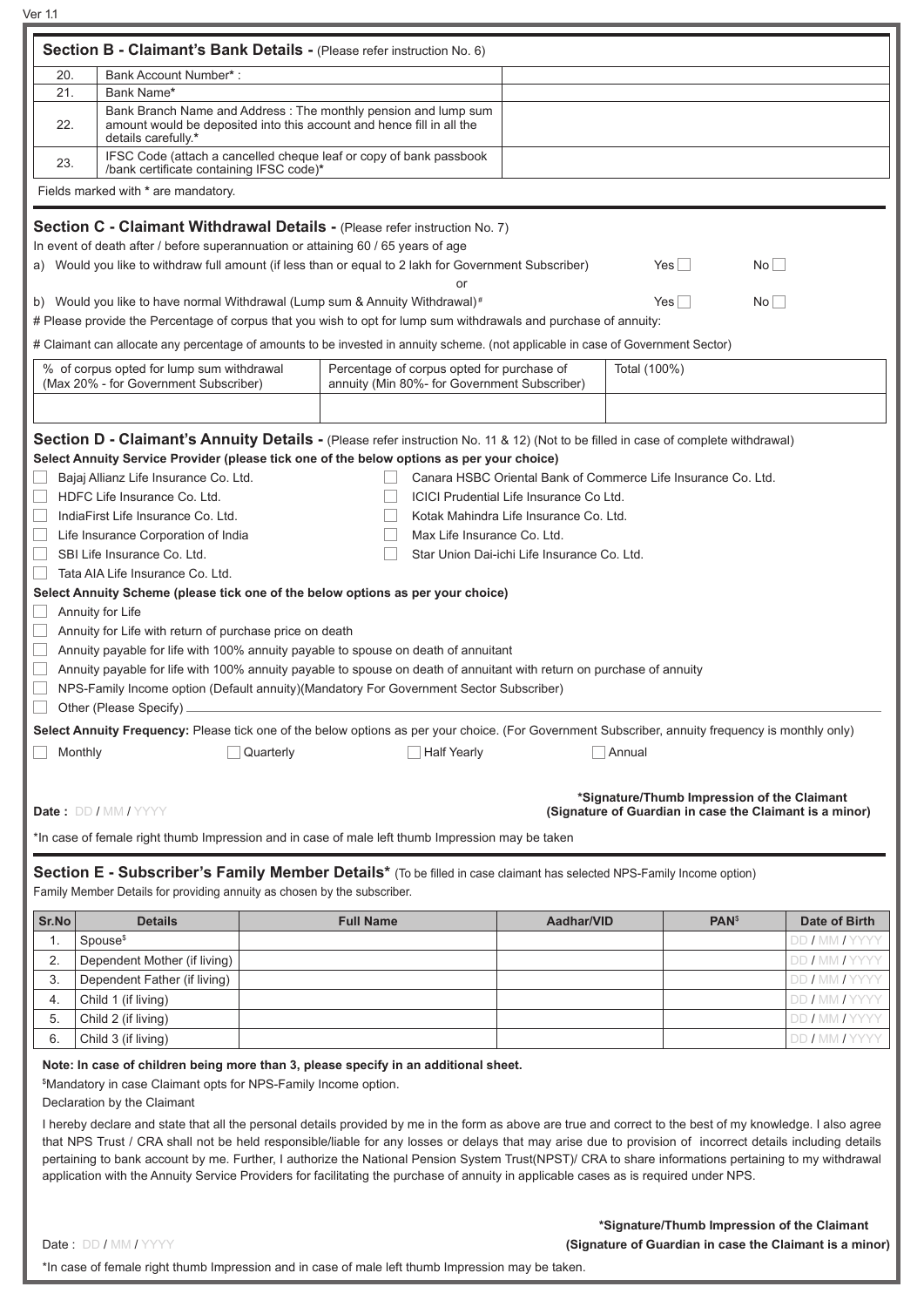Affix a recent self signed photograph **Declaration by the Proposer:** (Not to be filled in case of complete withdrawal) I hereby declare that the foregoing statements and informations have been given by me after fully understanding the questions and the annuity options and the same are true, accurate and complete in every manner and respects and that I have not withheld or omitted to give any material information. I understand and agree that the statements in this proposal constitute warranties. I do hereby agree and declare that these statements and this declaration shall be the basis of the contract of assurance between me and Annuity Service Provider (Company) and that if there be any misstatement or suppression of material information or if any untrue Statement is contained therein or in case of fraud by me, which comes to the knowledge of the company at any future point of time, the said contract shall be treated as per provisions of Section 45 of the Insurance Act 1938 or any other applicable provisions, as amended from time to time. I also understand and agree that the company shall additionally levy or recover all the applicable taxes like service tax, surcharges, cess etc. from the premiums which are necessitated by various enactments of central and/or state legislatures from time to time. I understand that the contract will be governed by the provisions of the Insurance Act 1938, and other applicable laws in India and that the contract will not commence until a written acceptance of this proposal is issued by the company and that the benefits under the policy shall be subject to the terms and conditions contained in the contract. I also agree that the amount held in proposal/policy deposit shall not earn any interest. I further state that the product features and terms and conditions of the policy have been thoroughly explained to me and having understood, I consent to the same. I further understand that the final annuity amount would be subject to the actual corpus value to be utilised for purchase of annuity at the time of its issuance. I also acknowledge and agree that the funds will not be returned to me in case I choose to cancel the policy under free look period. These funds will be payable by company directly to any other annuity scheme chosen by me which is authorized and approved under the prevalent regulations and applicable rules. Further, no interest will be payable to me on the funds held during this transition period. I hereby authorize company to send information and servicing related communication regarding this proposal or resulting policy through Email/SMS/Phone Call I hereby authorize the company to provide me/our details to banks, financial institutions and third party service providers that the company may have tie-ups with, for verification of proposal details and for servicing of policies. Signature of the witness Signature / Left thumb Impression of the Proposer Name and Address of witness: Place: Date: DD / MM / YYYY **Declaration when Proposal form is filled by person other than proposer/proposer signs in a vernacular language/proposer is illiterate** (Not to be filled in case of complete withdrawal) I hereby state that I have read out and explained the contents of this proposal form and all other relevant documents to the proposer in **language**, that he/she/they undertook that he/she/they have understood the same and agree to abide by the terms and conditions of the resulting policy and have affixed his/her/their signature/thumb impression on the proposal form in my presence. Signature of the person making the declaration Name & Address Place Date: DD / MM / YYYY I/We state that the product details, contents of this form and relevant documents have been fully explained to me/us and that I/We have fully understood them. I/We certify that the replies in the proposal form have been recorded as per the information provided by me/us. Signature / Left thumb Impression of the Proposer

Ver 1.1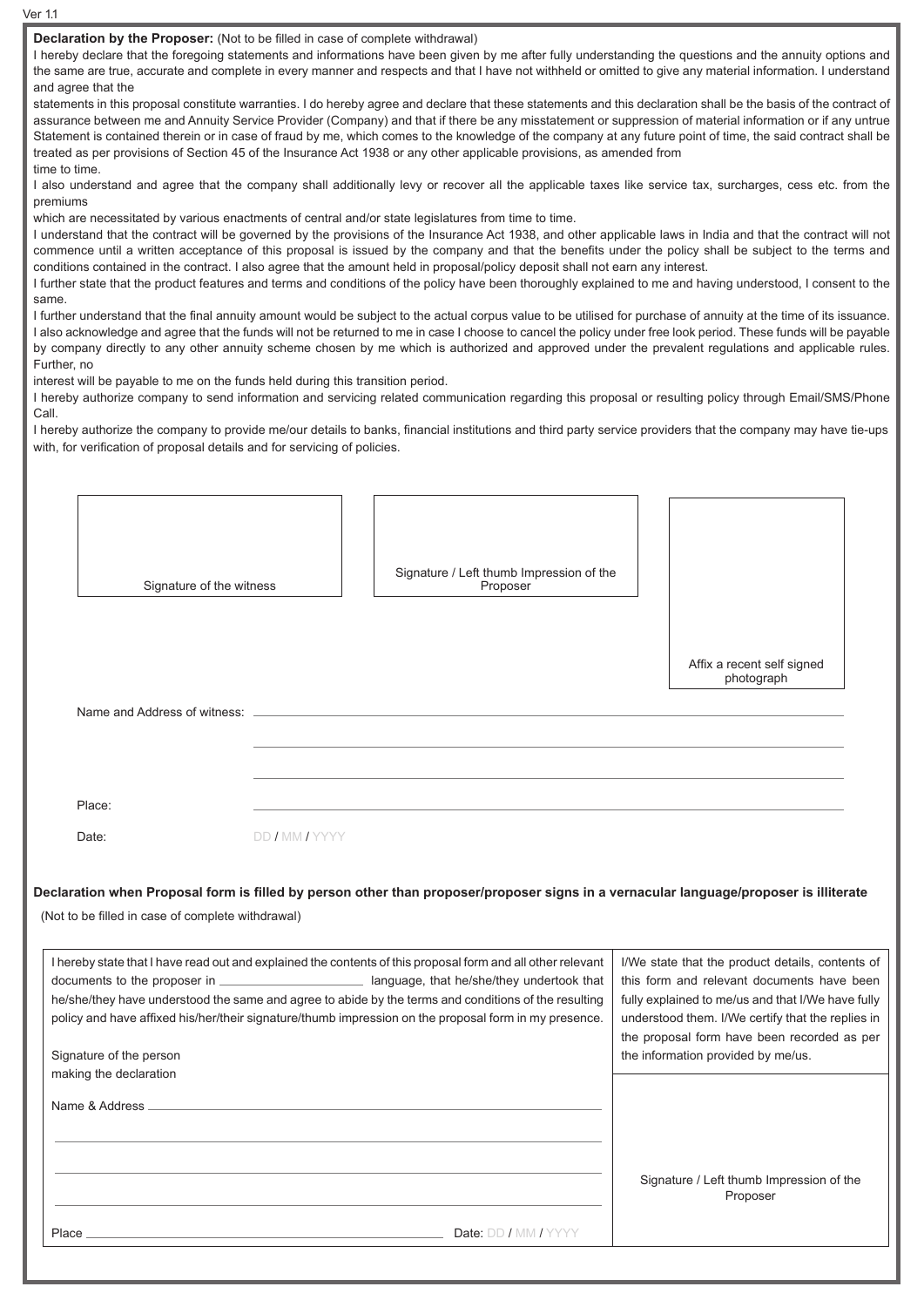Ver 1.1

|        | Section F - Declaration & Attestation by Nodal Office                                                                                                                                                                                                                                                                                                                                           |  |                                                                                                                                    |                                                                                                                                                                                                                                                                                                                                                                                                                                                                                                                                                                                                                                           |  |  |  |  |
|--------|-------------------------------------------------------------------------------------------------------------------------------------------------------------------------------------------------------------------------------------------------------------------------------------------------------------------------------------------------------------------------------------------------|--|------------------------------------------------------------------------------------------------------------------------------------|-------------------------------------------------------------------------------------------------------------------------------------------------------------------------------------------------------------------------------------------------------------------------------------------------------------------------------------------------------------------------------------------------------------------------------------------------------------------------------------------------------------------------------------------------------------------------------------------------------------------------------------------|--|--|--|--|
|        | TO BE FILLED/ATTESTED BY DDO/PAO/POP-SP<br>by us. The complete information provided in this form including declaration and nomination details have been provided by the Claimant                                                                                                                                                                                                                |  |                                                                                                                                    | 1. I/we have verified the documents as submitted by the Claimant with the originals and authorized this application for processing of the subject claim of<br>the claimant. It is certified that the details as provided in this application form are matching with the information available in the official record maintained                                                                                                                                                                                                                                                                                                           |  |  |  |  |
|        | Sh/Smt/Ms.<br>after he / she having read the<br>entries / entries have been read over to him / her by me and got confirmed by him / her.                                                                                                                                                                                                                                                        |  |                                                                                                                                    |                                                                                                                                                                                                                                                                                                                                                                                                                                                                                                                                                                                                                                           |  |  |  |  |
|        | 2. That all the contributions with respect to the Subscriber's NPS contribution and employer contribution have been transferred in to the PRAN of the<br>Subscriber and no further contributions are pending at Nodal Officer level.(only for government nodal office)                                                                                                                          |  |                                                                                                                                    |                                                                                                                                                                                                                                                                                                                                                                                                                                                                                                                                                                                                                                           |  |  |  |  |
|        | 3. That Identity of the Subscriber / Claimant is certified as provided in the withdrawal form above. The name of Subscriber / Claimant as mentioned on the<br>withdrawal form has been verified and can be accepted as final.<br>4. It is also certified that this office has not paid/received any family pension to the legal heir(s)/nominee(s) of the deceased subscriber and we don't have |  |                                                                                                                                    |                                                                                                                                                                                                                                                                                                                                                                                                                                                                                                                                                                                                                                           |  |  |  |  |
|        | any objection for release of accumulated pension wealth to his/her claimant. (Applicable for government Sector subscribers only)<br>5. The bank account details of the Claimant as provided in bank details section have been checked and verified and the same can be accepted for<br>payment.                                                                                                 |  |                                                                                                                                    |                                                                                                                                                                                                                                                                                                                                                                                                                                                                                                                                                                                                                                           |  |  |  |  |
|        |                                                                                                                                                                                                                                                                                                                                                                                                 |  |                                                                                                                                    |                                                                                                                                                                                                                                                                                                                                                                                                                                                                                                                                                                                                                                           |  |  |  |  |
|        | Rubber Stamp of the DDO/POP-SP/NLCC                                                                                                                                                                                                                                                                                                                                                             |  |                                                                                                                                    | Signature of the Authorised Person                                                                                                                                                                                                                                                                                                                                                                                                                                                                                                                                                                                                        |  |  |  |  |
|        |                                                                                                                                                                                                                                                                                                                                                                                                 |  |                                                                                                                                    |                                                                                                                                                                                                                                                                                                                                                                                                                                                                                                                                                                                                                                           |  |  |  |  |
|        | DDO/POP-SP/NLCC Office Name:                                                                                                                                                                                                                                                                                                                                                                    |  |                                                                                                                                    |                                                                                                                                                                                                                                                                                                                                                                                                                                                                                                                                                                                                                                           |  |  |  |  |
|        | $D   D   I   M   M   I   Y   Y   Y   Y$<br>Date                                                                                                                                                                                                                                                                                                                                                 |  |                                                                                                                                    |                                                                                                                                                                                                                                                                                                                                                                                                                                                                                                                                                                                                                                           |  |  |  |  |
|        |                                                                                                                                                                                                                                                                                                                                                                                                 |  |                                                                                                                                    |                                                                                                                                                                                                                                                                                                                                                                                                                                                                                                                                                                                                                                           |  |  |  |  |
|        | Rubber Stamp of the DTO/PAO/POP/Aggregator                                                                                                                                                                                                                                                                                                                                                      |  |                                                                                                                                    | Signature of the Authorised Person                                                                                                                                                                                                                                                                                                                                                                                                                                                                                                                                                                                                        |  |  |  |  |
|        | DTO/PAO/POP/ Aggregator Registration Number _____________                                                                                                                                                                                                                                                                                                                                       |  |                                                                                                                                    |                                                                                                                                                                                                                                                                                                                                                                                                                                                                                                                                                                                                                                           |  |  |  |  |
|        |                                                                                                                                                                                                                                                                                                                                                                                                 |  | DTO/PAO/POP/Aggregator Office Name:                                                                                                |                                                                                                                                                                                                                                                                                                                                                                                                                                                                                                                                                                                                                                           |  |  |  |  |
|        | $\Box$<br>$I$ M M $I$ Y Y<br>Y<br>D<br>Date                                                                                                                                                                                                                                                                                                                                                     |  |                                                                                                                                    |                                                                                                                                                                                                                                                                                                                                                                                                                                                                                                                                                                                                                                           |  |  |  |  |
|        | or less than Rs. 2,00, 000/- in case of government sector Subscriber                                                                                                                                                                                                                                                                                                                            |  | [As per Regulation 3(c) of PFRDA (Exits and Withdrawals) under Regulations, 2015]<br>(To be filled in case of complete withdrawal) | Request cum under taking form for withdrawal of total pension wealth due to death of Subscriber and/or where the total pension wealth is equal to<br>being a nominee/legal heir/guardian of                                                                                                                                                                                                                                                                                                                                                                                                                                               |  |  |  |  |
|        | and do hereby solemnly affirm and declare as under:                                                                                                                                                                                                                                                                                                                                             |  |                                                                                                                                    | minor nominee or minor heir of the deceased subscriber apply for the payment of the accumulated pension wealth of the deceased subscriber under the NPS                                                                                                                                                                                                                                                                                                                                                                                                                                                                                   |  |  |  |  |
|        |                                                                                                                                                                                                                                                                                                                                                                                                 |  |                                                                                                                                    |                                                                                                                                                                                                                                                                                                                                                                                                                                                                                                                                                                                                                                           |  |  |  |  |
|        |                                                                                                                                                                                                                                                                                                                                                                                                 |  |                                                                                                                                    |                                                                                                                                                                                                                                                                                                                                                                                                                                                                                                                                                                                                                                           |  |  |  |  |
|        | subscriber as per the provisions of the PFRDA (Exits and withdrawls from NPS) Regulations, 2015 as amended.<br>receivable by me/us.<br>amended.                                                                                                                                                                                                                                                 |  |                                                                                                                                    | Rs. 2,00,000/-, I/we understand that I am eligible to opt for withdrawal of the total pension wealth in the individual pension account of the deceased<br>I/we accordingly hereby opt to withdraw complete pension wealth lying in the aforesaid PRAN account, as admissible and being the full and final benefits<br>I also understand that with the aforesaid withdrawal, I or my family members shall not be entitled to receive any other or further benefits including annuities<br>under the National Pension System (NPS) as stipulated under PFRDA (Exits and Withdrawals under the National Pension System) Regulations 2015, as |  |  |  |  |
| Date:  |                                                                                                                                                                                                                                                                                                                                                                                                 |  |                                                                                                                                    |                                                                                                                                                                                                                                                                                                                                                                                                                                                                                                                                                                                                                                           |  |  |  |  |
|        |                                                                                                                                                                                                                                                                                                                                                                                                 |  |                                                                                                                                    | *Signature/Thumb Impression of the Claimant                                                                                                                                                                                                                                                                                                                                                                                                                                                                                                                                                                                               |  |  |  |  |
| Place: | *In case of female right thumb Impression and in case of male left thumb Impression may be taken.                                                                                                                                                                                                                                                                                               |  |                                                                                                                                    | (Signature of Guardian in case the Claimant is a minor)                                                                                                                                                                                                                                                                                                                                                                                                                                                                                                                                                                                   |  |  |  |  |
|        |                                                                                                                                                                                                                                                                                                                                                                                                 |  |                                                                                                                                    | Date                                                                                                                                                                                                                                                                                                                                                                                                                                                                                                                                                                                                                                      |  |  |  |  |
|        | Rubber Stamp of the DDO/POP-SP/NLCC                                                                                                                                                                                                                                                                                                                                                             |  | Signature of the DDO/POP-SP/NLCC                                                                                                   | Registration No. of DDO/POP-SP /NLCC                                                                                                                                                                                                                                                                                                                                                                                                                                                                                                                                                                                                      |  |  |  |  |
|        |                                                                                                                                                                                                                                                                                                                                                                                                 |  |                                                                                                                                    | Date<br>M                                                                                                                                                                                                                                                                                                                                                                                                                                                                                                                                                                                                                                 |  |  |  |  |
|        | Rubber Stamp of the<br>DTO/PAO/POP/Aggregator                                                                                                                                                                                                                                                                                                                                                   |  | Signature of the<br>DTO/PAO/POP/Aggregator                                                                                         | Registration No. of<br>DTO/PAO/POP/ Aggregator                                                                                                                                                                                                                                                                                                                                                                                                                                                                                                                                                                                            |  |  |  |  |
|        | *In case of female right thumb Impression and in case of male left thumb Impression may be taken.                                                                                                                                                                                                                                                                                               |  |                                                                                                                                    |                                                                                                                                                                                                                                                                                                                                                                                                                                                                                                                                                                                                                                           |  |  |  |  |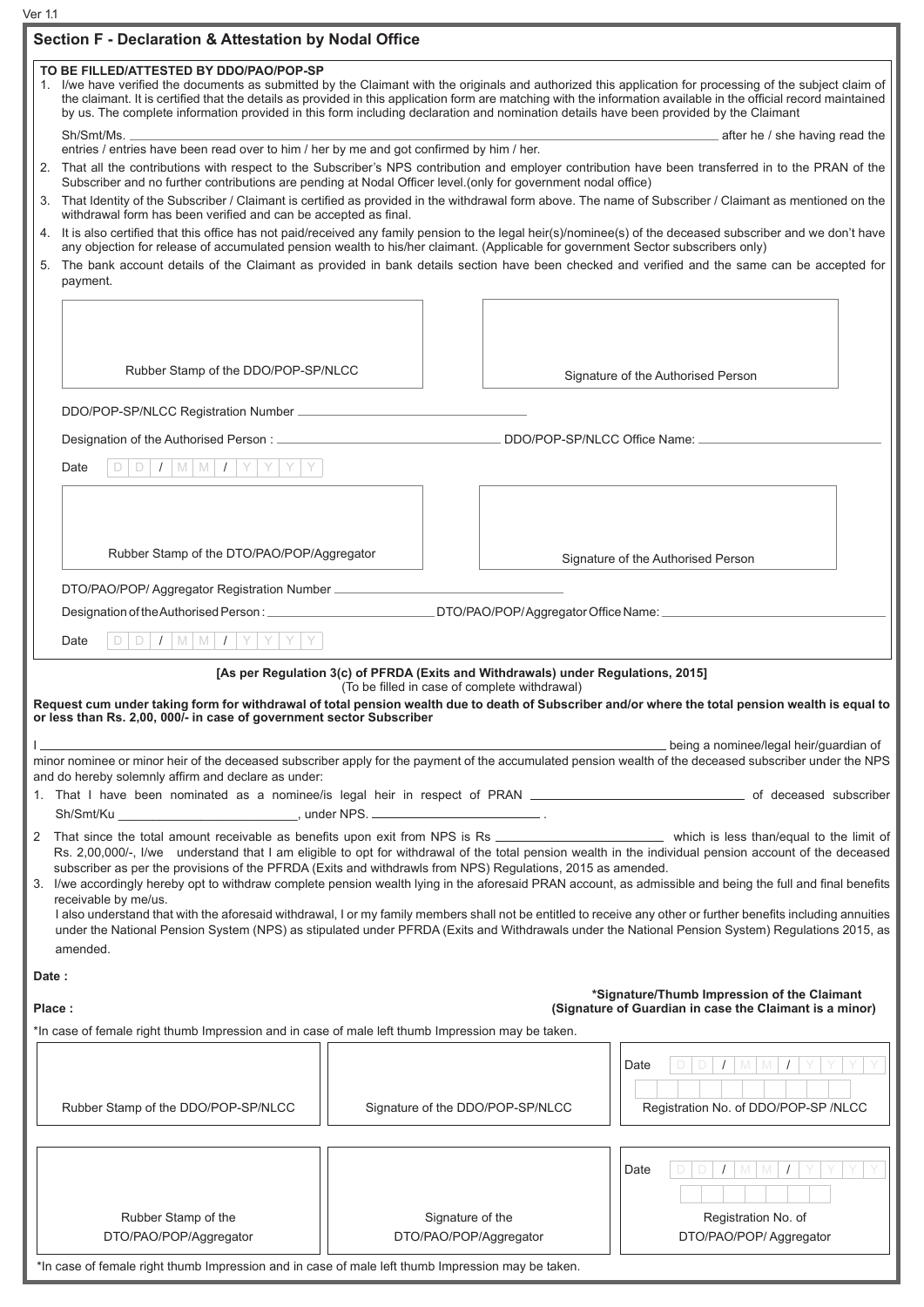# **INSTRUCTIONS FOR FILLING UP FORM**

### **This application should be filled by the nominee/claimant seeking to withdraw pension wealth benefits due to death of the NPS subscriber**

### **General Instructions:**

- 1. As per amendments made under Prevention of Money-Laundering (Maintenance of Records) Second Amendment Rules, 2017, withdrawal of benefits from NPS Account will not be allowed if Aadhaar and PAN of the claimant is not provided at the time of initiation of online withdrawal request (Aadhaar not mandatory till Hon'ble supreme court order)
- 2. The claimant has to submit the physical form to the subscriber's nodal office. The nodal office has to compulsorily submit the form in online mode only. Physical form submitted to CRA will not be processed
- 3. All the columns in the form should be filled with black ink pen without any overwriting.
- 4. Fields marked with (\*) are mandatory.
- 5. Correct postal address, including the pin code should be provided.
- 6. **Documents to be enclosed with withdrawal application form:**
	- i. **Original Death Certificate** of deceased subscriber. In case of NPS Lite and Government Sector subscriber copy of death certificate duly attested by Nodal Office is required.
	- ii. **Copy of the Address proof** of nominee/claimant attested by the Nodal Office in support of the address provided on the withdrawal form. The address given on the withdrawal form should match with address present on the address proof.
	- iii. **Copy of the Identity proof** of nominee/claimant attested by the Nodal Office.
	- iv. **Copy of PRAN card** (Not required in case of Government Sector Subscriber)If Copy of PRAN Card is not available, print out of ePRAN or submit a duly notarized Affidavit as to the reasons of nonsubmission of the PRAN card.
	- v. **Cancelled cheque** (containing Nominee/claimant's Name, Bank Account Number and IFS Code) or Bank Certificate/Bank Passbook Containing Name, Bank Account Number and IFSC code, for direct credit or electronic transfer.

#### **7. Withdrawal preference:**

- i. The entire accumulated NPS wealth in the individual pension account of the deceased subscriber shall be paid as lump sum to the nominee(s)/legal heir(s).
- ii. Claimant is not required to fill Section D, Section E and Declaration by Proposer if Claimant opts for Complete Withdrawal or Claimant opts for Lump Sum Withdrawal only.
- iii. In case nominee is a minor, the form shall be filled up by the guardian.
- iv. The nominee or family member of the deceased subscriber have the option to purchase any of the annuities available with the empanelled Annuity Service Providers (ASPs).
- v. If the nomination is not registered by the deceased subscriber before his/her death, the accumulated pension wealth shall be paid to the family members on the basis of the legal heir certificate issued by the Revenue Authorities of the State concerned or the Succession Certificate issued by a court of competent jurisdiction.
- 8. The nominee(s)/legal heir(s) need to provide his/her complete bank details like name of the bank, branch, complete address of branch, account type and IFSC otherwise the form may get rejected by CRA. Please make sure there is no cutting or overwriting in this section. The lump sum payment shall be directly credited to the bank account of the nominee(s)/legal heir(s)thorough electronic mode of payment.

List of documents acceptable as Proof Identity and Address for exit under NPS (for all variants):-

| SI.<br>No. | any one of the given below<br>documents)                                                                                                                                                                                                                                                                                                                               | Proof of Identity (Copy of Proof of Address (Copy of<br>any one of the given below<br>documents)                                                                                                                                                                                                             |  |  |
|------------|------------------------------------------------------------------------------------------------------------------------------------------------------------------------------------------------------------------------------------------------------------------------------------------------------------------------------------------------------------------------|--------------------------------------------------------------------------------------------------------------------------------------------------------------------------------------------------------------------------------------------------------------------------------------------------------------|--|--|
| а          | Passport issued by Government<br>of India.                                                                                                                                                                                                                                                                                                                             | Passport issued by Government<br>of India.                                                                                                                                                                                                                                                                   |  |  |
| b          | Ration Card with Photograph.                                                                                                                                                                                                                                                                                                                                           | Ration card with photograph and<br>residential address.                                                                                                                                                                                                                                                      |  |  |
| с          | Bank pass book or Certificate<br>with Photograph                                                                                                                                                                                                                                                                                                                       | Bank Pass book or certificate<br>with photograph and residential<br>address.                                                                                                                                                                                                                                 |  |  |
| d          | Voters<br>with  <br>Identity<br>card<br>photograph<br>residential<br>and<br>address.                                                                                                                                                                                                                                                                                   | Voters<br>Identity<br>with<br>card<br>residential<br>photograph<br>and<br>address.                                                                                                                                                                                                                           |  |  |
| е          | Valid<br>Driving<br>license<br>with<br>photograph.                                                                                                                                                                                                                                                                                                                     | Valid<br>license with<br>Driving<br>residential<br>photograph<br>and<br>address.                                                                                                                                                                                                                             |  |  |
| f          | department.                                                                                                                                                                                                                                                                                                                                                            | PAN Card issued by income tax   Letter from any recognized public<br>authority at the level of Gazetted<br>officer like District Magistrate,<br>Divisional Commissioner, BDO,<br>Tehsildar.<br>Mandal<br>Revenue<br>Officer, Judical Magistrate etc.                                                         |  |  |
| g          | of<br>identify<br>Certificate<br>photograph signed by a Member<br>of Parliament or Member of<br>Legislative Assembly.                                                                                                                                                                                                                                                  | with   Certificate<br>οf<br>address<br>with<br>photograph signed by a Member<br>of Parliament or member of<br>Legislative Assembly.                                                                                                                                                                          |  |  |
| h          | Aadhar Card/letter issued<br>by<br>India.                                                                                                                                                                                                                                                                                                                              | Aadhar<br>Card/letter issued<br>bv<br>Unique identification Authority of Unique identification Authority<br>of India.<br>Clearly showing<br>the<br>address.                                                                                                                                                  |  |  |
| Ĺ          | signed by an Officer of the State<br>Government.                                                                                                                                                                                                                                                                                                                       | Job Cards issued by NREGA duly   Job Cards issued by NREGA duly<br>signed by an Officer                                                                                                                                                                                                                      |  |  |
|            |                                                                                                                                                                                                                                                                                                                                                                        | of the State Government.                                                                                                                                                                                                                                                                                     |  |  |
| j          | Departments.                                                                                                                                                                                                                                                                                                                                                           | Photo Identity card issued by Latest Electricity/Water bill in the<br>Defence, Paramilitary and Police   name of the subscriber / Claimant<br>and showing the address (Less<br>than 6 months old).                                                                                                           |  |  |
| k          | Ex-Service<br>Man Card<br>issued<br>by Ministry of Defence to their<br>employees.                                                                                                                                                                                                                                                                                      | Latest Telephone bill in the name<br>of the subscriber/ Claimant and<br>showing the address (less than 6<br>months old).                                                                                                                                                                                     |  |  |
| T          | Photo credit Card.                                                                                                                                                                                                                                                                                                                                                     | Latest<br>property/house<br>Tax<br>Receipt (not more than one year<br>old).                                                                                                                                                                                                                                  |  |  |
| m          |                                                                                                                                                                                                                                                                                                                                                                        | Existing Valid registered lease<br>agreement of the house on stamp<br>paper (in case agreement of the<br>house on stamp paper (in case of<br>rented/leased accommodation).                                                                                                                                   |  |  |
| n          | Identity<br>issued by<br>card<br>Central<br>$\sqrt{2}$<br>State<br>government<br>and its Departments, Statuary<br>Regulatory Authorities,<br>Public<br>Sector Undertakings, Scheduled<br>Banks, Public<br>Commercial<br>Financial Institutions, Colleges<br>Universities and<br>affiliated<br>to<br>Professional Bodies such as ICAI,<br>ICWAI, ICSI, Bar Council etc. | The identity card/document with<br>address, issued by any of the<br>following:<br>Central/State<br>Government<br>and its Departments, Statuary/<br>Regulatory Authorities,<br>Public<br>Sector Undertakings, Schedules<br>Banks,<br>Commercial<br>Public<br>Financial Institution for<br>their<br>Employees. |  |  |